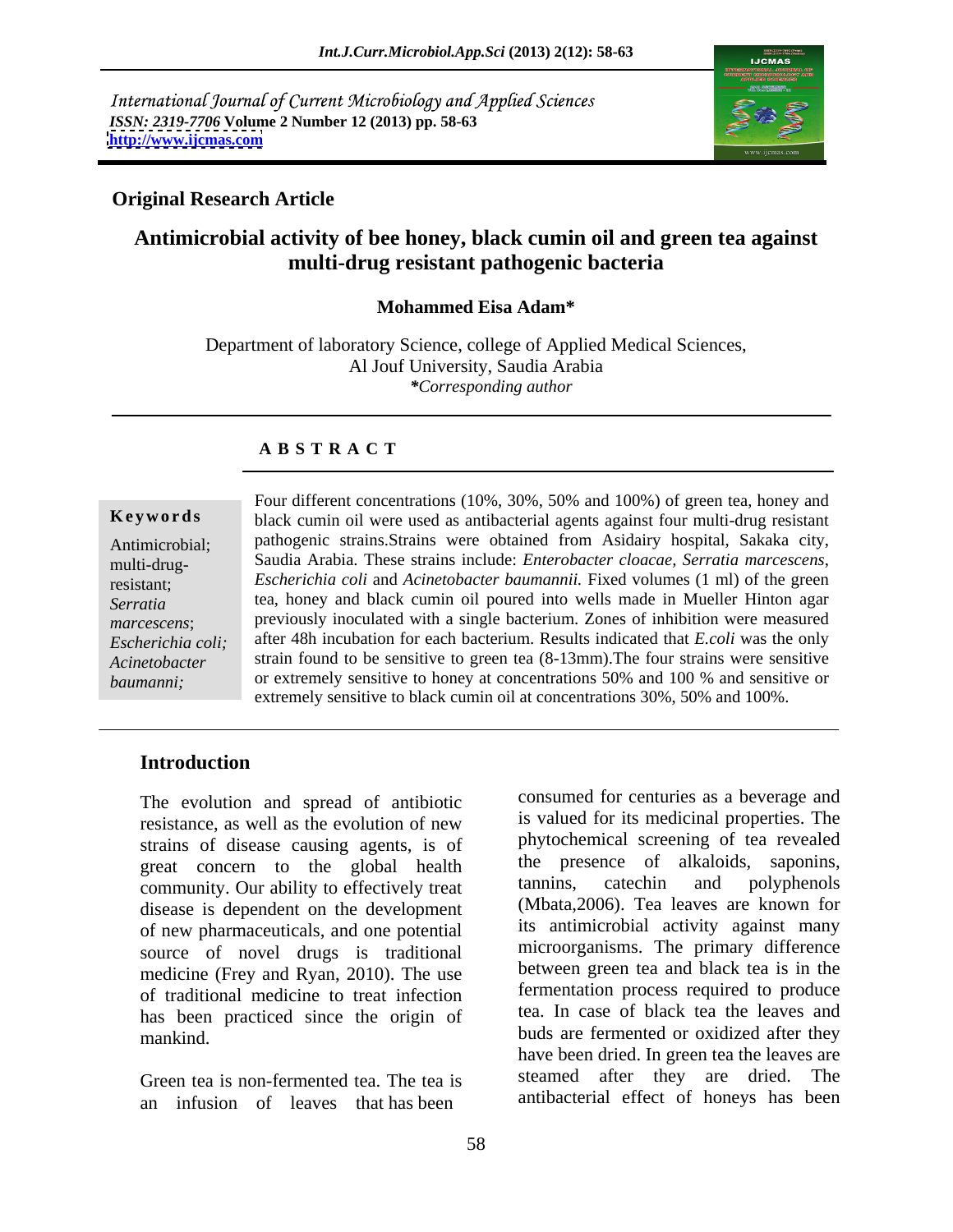practiced since along centuries ago and honey to the required concentrations (10, honey is one of the oldest traditional 30, 50,100% v/v). 10g of green tea powder medicines considered to be important in have been soaking for 24 hours using the treatment of several human diseases (Manisha and Shyamapada, 2011). *Nigella sativa* L. (Family *Ranunculaceae)* has using Whatman filter paper No 1. The oil been used for centuries in the Middle East, of black cumin seeds was diluted using Eastern Europe, Asia and Africa as a ethylene glycol. Four different natural remedy for many ailments (El-<br>concentrations 10, 30, 50 and 100% from Kadi and Kandil, 1986, Zaher, 2008). In tea and oil were used. Muslim countries *N. sativa* seeds have been used extensively in folk medicine for **Microorganisms used** treatment of different diseases, as Prophet Muhammad of Islam, stated that the black The pathogens used in this experiment seed can heal all diseases except for death were obtained from Al Amir Asid diary (Bhatti and Rehman, 2009). *Enterobacter*  hospital, Sakaka city, Saudia Arabia. Four *cloacae, Serratia marcescens* and *Escherichia coli* are the common pathogens of human *marcescens*, *Escherichia coliand* infection.*Enterobacter cloacae* infections are seen commonly in burn victims, immunocompromised patients, and Microbiological techniques patients with malignancy (Frey and Ryan, 2010). *Serratia marcescens* and *Escherichia coli,* both with a ubiquitous presence in our environments, can be pathogenic in some cases (Singleton, 1999). *Acinetobacter baumannii* has emerged as an importantnosocomial pathogen (Manikal *et al*,2000, Go et al,1994). These bacteria and many others that may be pathogenic are sensitive to antibiotics but rapidly changing and acquiring drug resistance due to overuse of antibiotics in humans (Johnson *et al*,2006).

The present study is designed to assess antibacterial activity of green tea, honey at the approximate the state of the approximate the state of the state of the state of the state of the state of the state of the state of the state of the state of the state of t and black cumin oil against multi-drug resistant pathogenic bacteria<br>
Results and Discussion

## **Materials and Methods**

Honey dilutions were prepared and figures (1, 2, 3).The antibacterial immediately before testing by diluting

100ml of distilled water in a 250ml sterile conical flask. The extracts were filtered ethylene glycol. Four different concentrations 10, 30, 50 and 100%from tea and oil were used.

#### **Microorganisms used**

multi-drug resistant strains include *Enterobacter cloacae, Serratia marcescens*, *Escherichia coli*and *Acinetobacter baumannii* were used.

## **Microbiological techniques**

The antibacterial studies were conducted according standard method (Lis-Balchin *et al*, 1996c). Four wells of about 0.6 mm diameter were aseptically cut on agar-plate using a sterile cork borer allowing at least 30 mm between adjacent wells and between peripheral wells and the edge of the petri dish. Fixed volumes (1 ml) of the green tea, honey and black cumin oil introduced into wells made in Mueller Hinton agar previously inoculated with a single bacterium. Zones of inhibition were measured after 48hincubation in the dark, at the appropriate temperature for each bacterium.

## **Results and Discussion**

**Preparation of solutions** with four concentrations (10, 30, 50, 100%) The results of the three antibacterial agents v/v) used in this study are shown in Table1 activity was classified as: no sensitive, for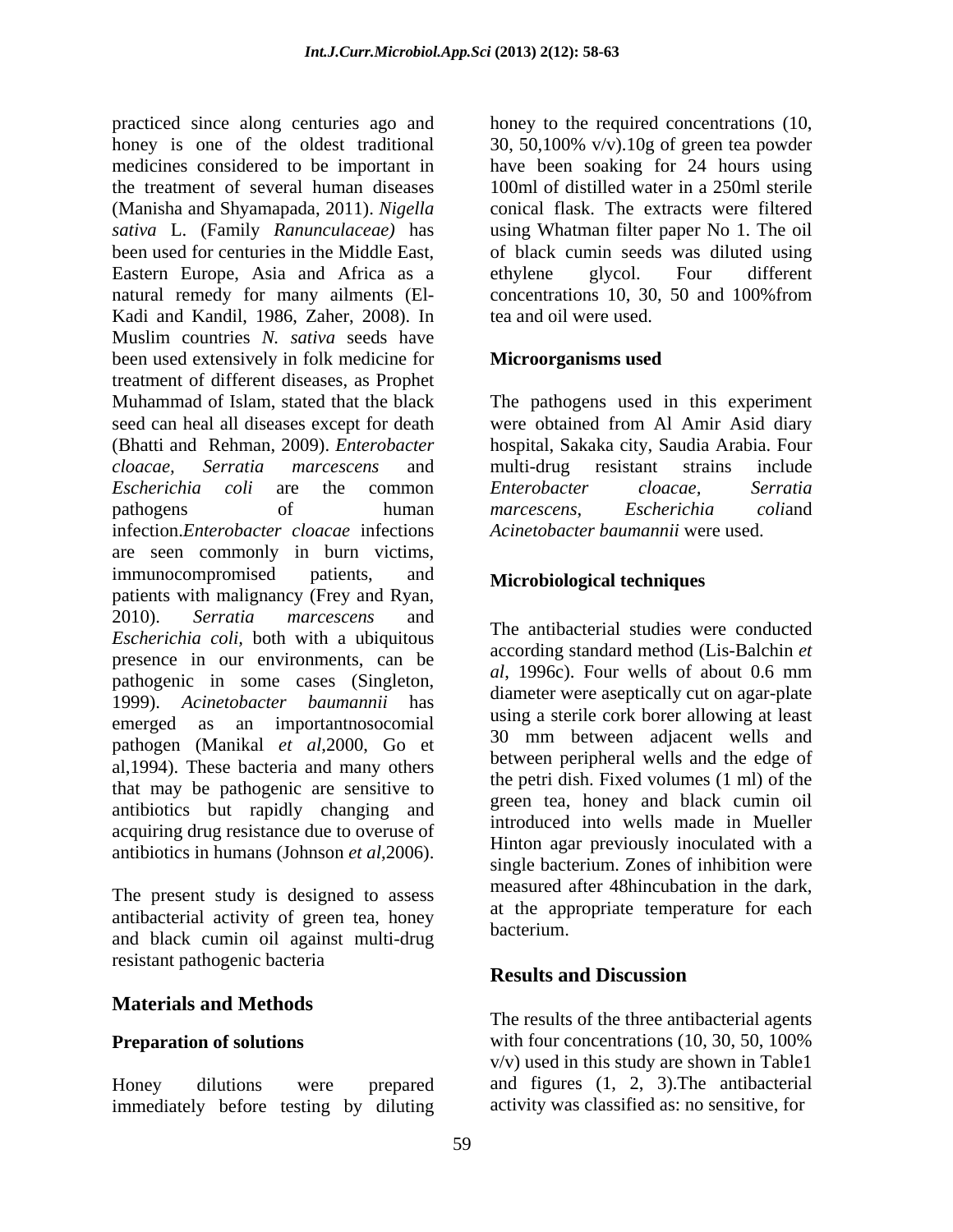| <b>MDR</b> strains | Size of zones of inhibition (mm) for concentrations $(\%)$ |                 |                                                       |           |  |        |       |  |                 |
|--------------------|------------------------------------------------------------|-----------------|-------------------------------------------------------|-----------|--|--------|-------|--|-----------------|
|                    | <b>Black cumin oil</b>                                     |                 |                                                       | Green tea |  |        | honev |  |                 |
|                    |                                                            |                 | 10%   30%   50%   100%   10%   30%   50%   100%   10% |           |  |        |       |  | $30\%$ 50% 100% |
| Escherichia        |                                                            | 33 <sub>1</sub> |                                                       |           |  | $\sim$ |       |  |                 |
| ou                 |                                                            |                 |                                                       |           |  |        |       |  |                 |
| Enterobacter       |                                                            |                 |                                                       |           |  |        |       |  |                 |
| cloacae            |                                                            |                 |                                                       |           |  |        |       |  |                 |
| Serratia           |                                                            | $\overline{10}$ |                                                       |           |  |        |       |  |                 |
| marcescens         |                                                            |                 |                                                       |           |  |        |       |  |                 |
| Acinetobacter      |                                                            | $\mathbf{I}$    | $\overline{\phantom{m}}$                              |           |  |        |       |  |                 |
| baumannii          |                                                            |                 |                                                       |           |  |        |       |  |                 |

| Table.1 Z<br>e different antimicrobial agents against p<br>, or inhibition in $I^{\text{max}}$<br>m) for the<br>various<br>. Zone |  |
|-----------------------------------------------------------------------------------------------------------------------------------|--|
| resistant (MDR)<br>') bacteria<br>$-1$<br>⊥ru⊻                                                                                    |  |

MDR: multi-drug resistant

**Figure.1** Antibacterial activity (mm) of different concentrations of green tea against multi-drug resistant strains



**Figure.2** Antibacterial activity (mm) of different concentrations of honey against multi-drug resistant strains

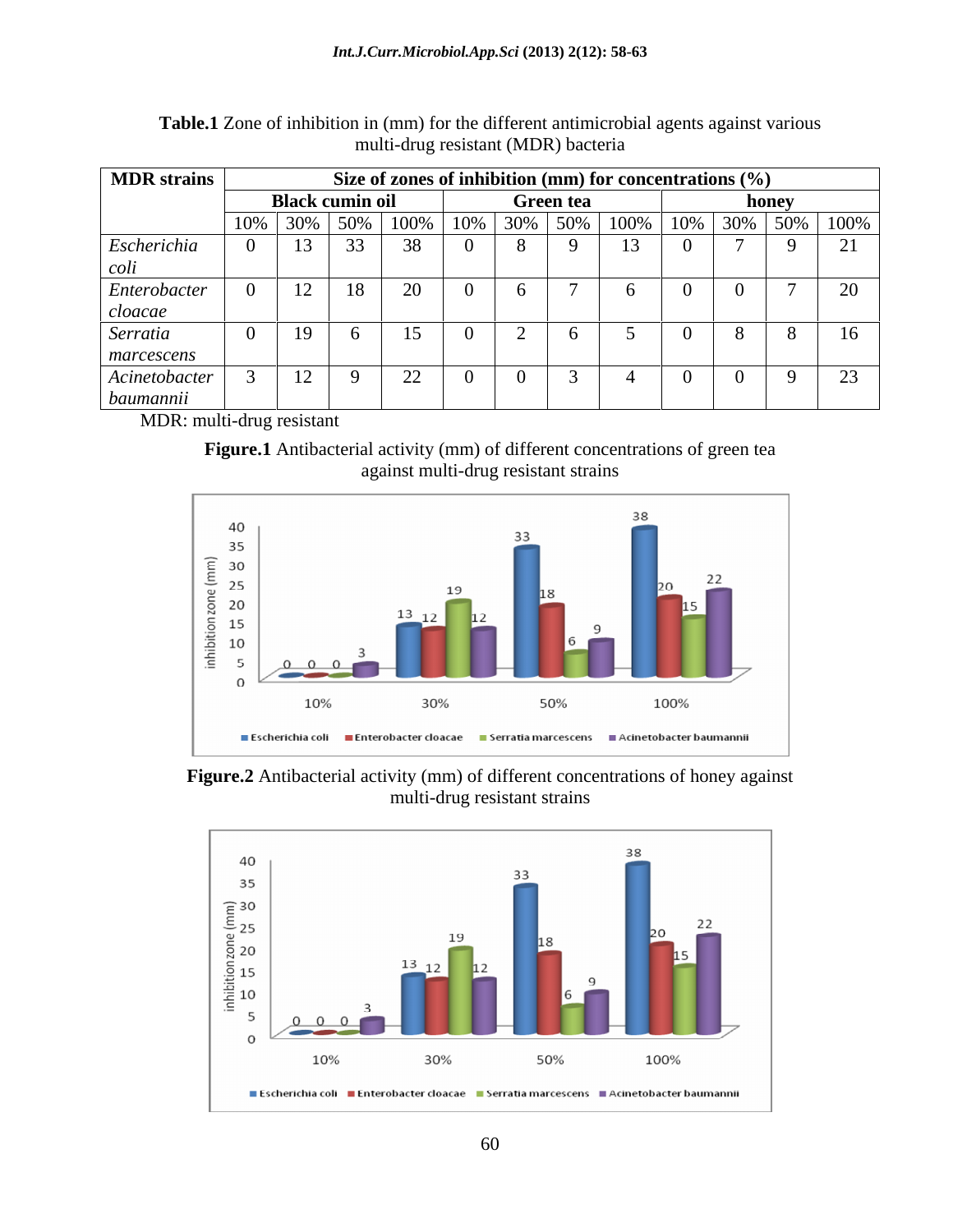

**Figure.3** antibacterial activity (mm) of different concentrations of black cumin oil against multi-drug resistant strains

diameters lower than 8 mm; sensitive, for Staphylococcus aureus, Candida albicans diameters from 8 to 14 mm; very sensitive, and *Pseudomonas aeruginosa* were for diameters from 15 to 19 mm; sensitive to green tea extracts. Green tea extremely sensitive, for diameters higher have been found to possess antibacterial that cause cystitis, pyelonephritis, their effects. This difference in their activity depends upon the concentration and type of the extracts. These effects may also differ depending on the bacterial inhibitory or stimulatory (Tiwari et al, at concentrations 50% and 100 % (Ttable 1) 2005). *E.coli* multi-drug resistant strain teacatechin compounds and polyphenols. possess antibacterial action (Mbata phenolic acids, lysozymeand flavanoids**.** ,2006).A similar results of Zaher *et al*(2008) andS. Archana and Chauhan *et al* (2010) reported that *E.coli* Jayanthi(Archana and Jayanthi,2011) and *P.aeruginosa* were susceptible to diameters lower than 8 mm: sensitive, for *Slaphylococcus areus*, *Cardida albicarus* **E.coli** albicarus **E.coli** diameters from 8 to 14 mm; very sensitive, and *Pseudomonas aeruginosa* were for diameters higher also pos

for diameters from 15 to 19 mm; sensitive to green tea extracts. Green tea than 20 mm. In spite of all compounds against a variety of pathogenic bacteria action the results showed variations in diarrhea, dental caries, pneumonia and species so that they may be either growth sensitive or extremely sensitive to honey was found to be sensitive to green tea (8-<br>antimicrobial activity against *Escherichia* 13mm) while the three other strains *coli* is in agreement of many previous showed no sensitivity ranged(2-7 studies. The effect of honey on Gram mm).These results indicates the presence negative bacteria was explained by of potent antibacterial activity, which Taormina *et al* (2001) who attributed it to confirms its use against infection. These the presence of hydrogen peroxide and observations may be attributed to green powerful antioxidants, as also to a These compounds have beenfound to bacterial growth and to the presence of and *Pseudomonas aeruginosa* were possesses antimicrobial activity that cause cystitis, pyelonephritis, skin infection (You,1999).Multi-drug resistant strains of *Enterobacter cloacae, Serratia marcescens*, *Escherichia coli* and *Acinetobacter baumannii* were found to be at concentrations 50% and 100 %(Ttable 1 and figure 1, 2, 3). The honey naturally low pH, which is unsuitable for

honey and diameter of inhibition zone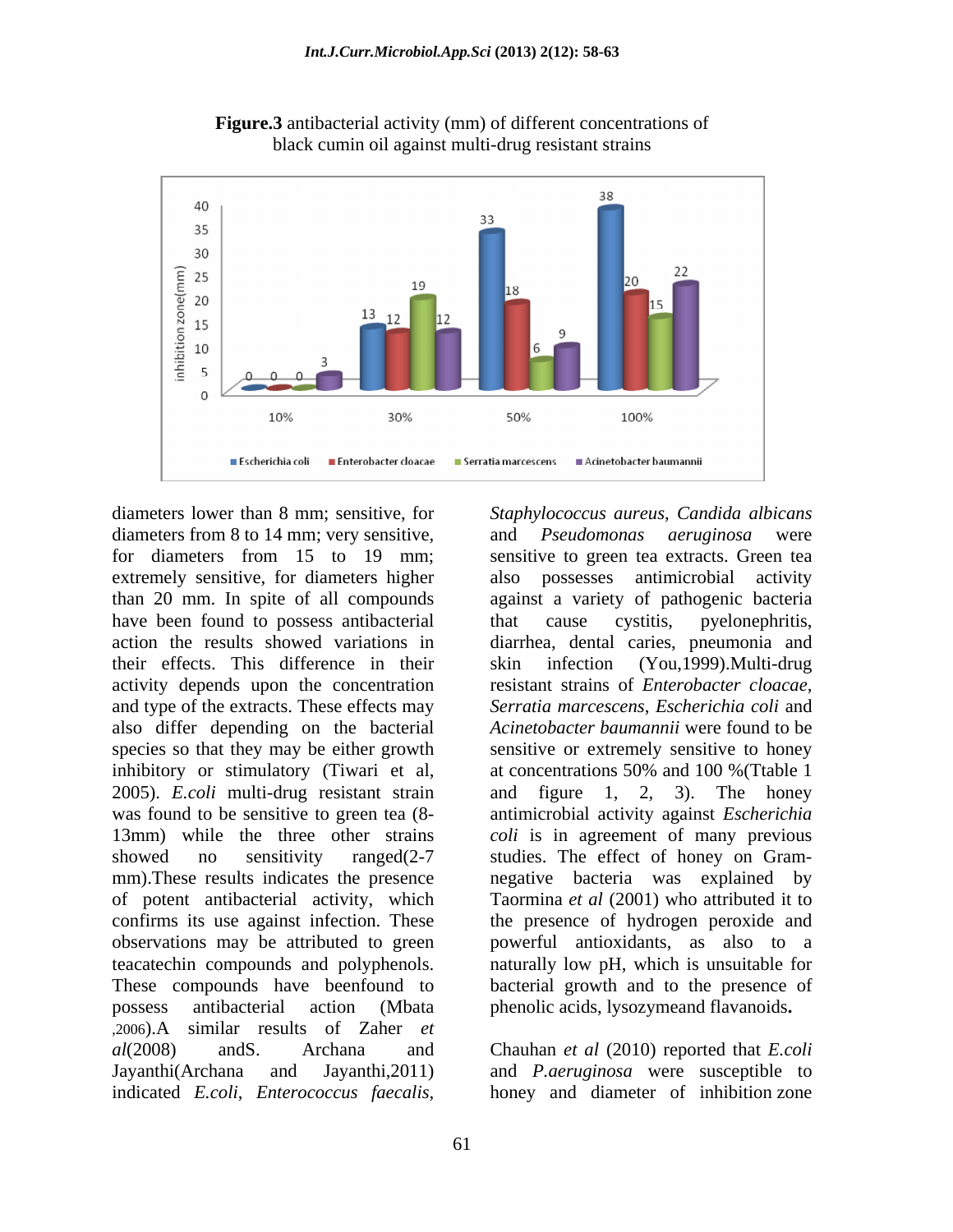ranged 6.94-35.95 mm. AI-Namma(2009) most aminoglycosides, chloramphenicol, also observed that honey has a greater and tetracyclines (Murray and Moellering, inhibitory effect on Gram negative 1979), although *Acinetobacter* bacteria and*S. typhi*, *P.aeruginosa*, and are more susceptible than other test

Inhibition zones produced, revealed that In conclusion honey and black cumin oil black cumin oil have the best antibacterial were lethal to four tested bacteria activity compared to green tea and honey (figure 1, 2 ,3). The results also showed possible alternatives to antibiotics for that all strains were sensitive to 30%, 50% treatment of multidrug-resistant strains and 100% concentrations. The infections. antimicrobial activity of N. sativa crude extracts against different microorganisms In future green need more studies to has been studied by several research discover their antimicrobial activity groups. Seed extracts of N. sativa inhibit against multi-drug resistant strains studied. the growth of *Escherichia coli, Bacillus* It is hoped that this may help to avoid the *subtilis* and *Streptococcus fecalis* (Saxena and Vyas, 1986). Morsi (2000) reported the antibacterial activity of crude extracts References of N. sativa against multi-drug-resistant organisms, including Gram-positive AI-Namma, R.T. 2009. Evalution of in bacteria like *Staphylococcus aureus* and Gram-negative bacteria like *Pseudomonas aeruginosa* and *Escherichia coli*. *N. sativa* extracts also inhibit the growth of different Bhatti, I.U., and F.U. Rehman, 2009. strains of *H. pylori*(Salem *et al*,2010).It Effect of prophetic medicine kalonji should be mentioned that the antibacterial activity of the tested active constituents of N. sativa was not affected by multi-drug resistance of both clinical gram-positive and Gram-negative bacterial strains. This phenomenon which was previously activity of raw and processed honey. reported for crude extracts of *N. sativa* (Morsi,2000) suggests that the El-Kadi, A., and Kandil,O. 1986. Effect of mechanisms of action of active Nigella sativa (the black seed) on constituents of *N. sativa* are different to those of antibiotics.  $344-348$ . angle 634 3558 mm, ATVanomazion cephalosporins, chloranchesicol, chloranchesicol, and Gran-backet on Gran-backet in China and the space of the season of the season of the season of the season of the season of the season of

Almost 25 years ago, researchers observed 2010. Antibacterial activity of acquired resistance of *A. baumannii* to antimicrobial drugs commonly used at that Haudenosaunee peoples of New York

and tetracyclines (Murray and Moellering, organisms. The honey. *baumannii*multi-drug resistant was found to be sensitive to black cumin oil and honey.

> therefore, they might be considered as infections.

discover their antimicrobial side effects of antibiotics.

# **References**

- vitro inhibitory effect of honey on some microbial isolate. J. Bacteriol. Res. 1(6): 64-67.
- Bhatti, I.U., and F.U. Rehman, 2009. Effect of prophetic medicine kalonji (Nigella sativa L.)on lipid profile of human beings: an in vivo approach, World Appl. Sci. J. 6: 1053-1057.
- Chauhan, A., V. Pandey, K.M. Chacko and Khandal, R.K. 2010. Antibacterial Electronic. J. Biol. 5: 58- 66.
- immunity. Bulletin Islamic Med. 344-348.
- time, among them aminopenicillins, State BMC Complem Altern ureidopenicillins, first and second- $Med.10:64$ Frey, F.M., and Ryan, M. 2010.Antibacterial activity of traditional medicinal plants used by Haudenosaunee peoples of New York State. BMC Complem. Altern. Med.10:64.
	- Go, E.S., C. Urban, J. Burns, B.